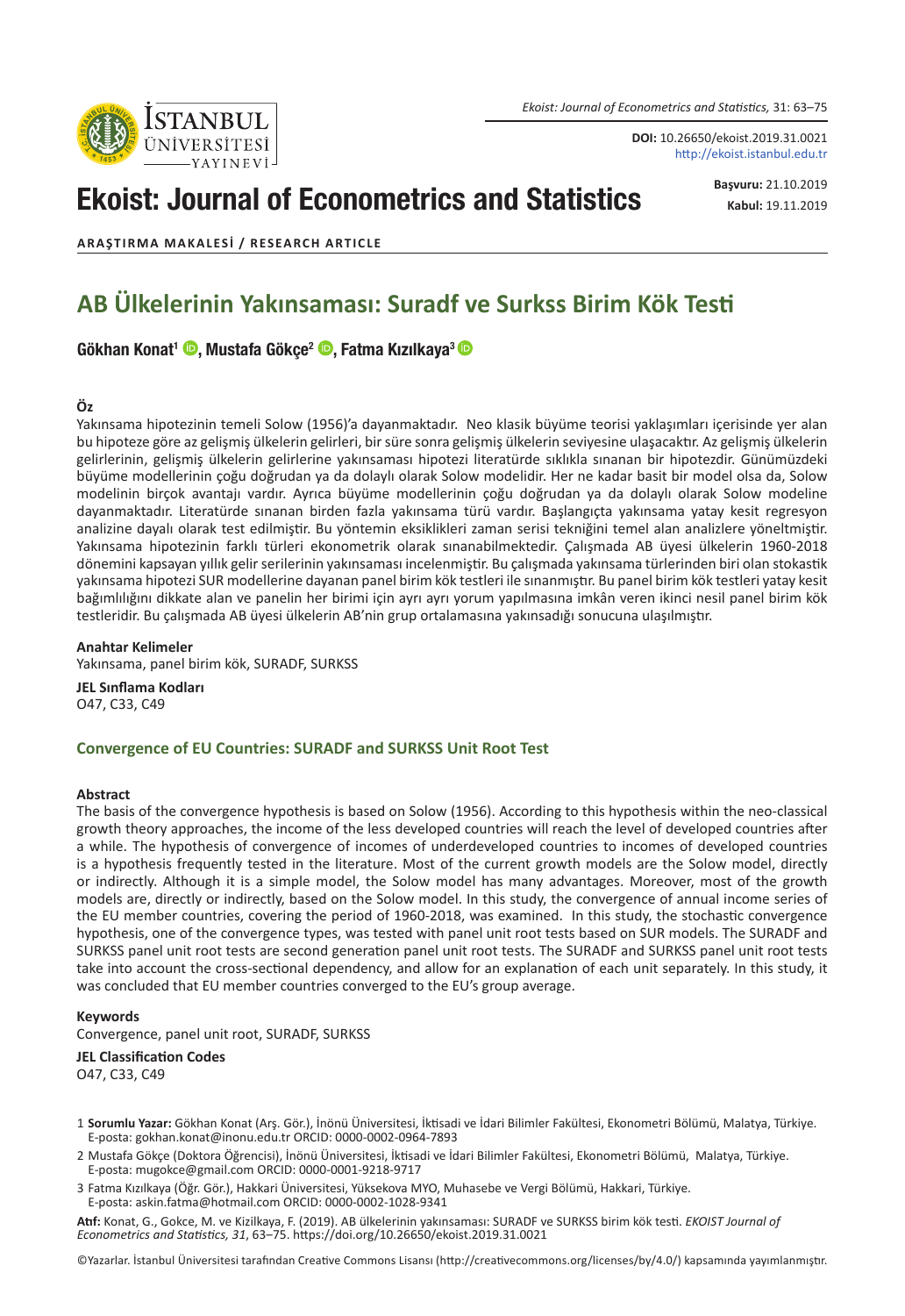## *Extended Summary*

As a result of the convergence hypothesis that the growth rates of developing and underdeveloped countries will be higher than those of developed countries, underdeveloped and developing countries will catch up with developed countries. In other words, the real gross domestic product of all countries will be equalized after a certain period of time. This idea is basically based on the law of decreasing yields. As a result of the capital increase of developed countries, which have reached the saturation point in terms of capital, the output increase rate is below the output increase rate as a result of the capital increase of underdeveloped and developing countries, which are insufficient in terms of capital. The basis of the convergence hypothesis is based on Solow (1956). Until Solow's work, an acceptable theoretical explanation could not be given to this phenomenon, which was voiced by many theorists prior to Solow. The basis of the convergence hypothesis is based on Solow (1956). Moreover, most of the growth models are directly or indirectly based on the Solow model. There are multiple types of convergence tested in the literature. Earlier models did not distinguish between old and new technology, and looked at both old and new technology with one vision. The introduction of technological progress means that there is a difference in the efficiency of old and new technology. Thus, the model means that only physical capital accumulation cannot bring about growth per capita or increase the amount of production. In particular, given a microeconomic specification of technologies and preferences, the per capita output in an economy will approach the same level, regardless of initial capital (Timakova, 2011). When comparing different economies, it means that for economies with the same technologies and preferences, the difference in production per capita will be temporary.

The Solow growth model is the first to present convergence. It has deeply influenced the way economists conceptualize long-term relationships between macroeconomics. According to this hypothesis within the neo-classical growth theory approaches, the income of the less developed countries will reach the level of developed countries after a while. That is, the exact definition of convergence is to achieve the same fixed income level. Convergence hypothesis studies generally use external theory (Rivas ve Villarroya, 2017). Because the concept of convergence emerged, if different countries have the same preferences and technology, it can be said that the poorer countries tend to grow faster than the rich countries, especially in the presence of accumulated factors, particularly the decrease in marginal returns in capital use. Each country will reach its own stable state, but the differences in the per capita income will be reduced. When the rich and poor countries reach the same fixed income level, another possible solution can be seen. The hypothesis of convergence of incomes of underdeveloped countries to incomes of developed countries is a hypothesis frequently tested in the literature. Different types of convergence hypothesis can be tested in terms of econometrics. In this study, the convergence of annual income series of the EU member countries, covering the period of 1960-2018, was examined and the stochastic convergence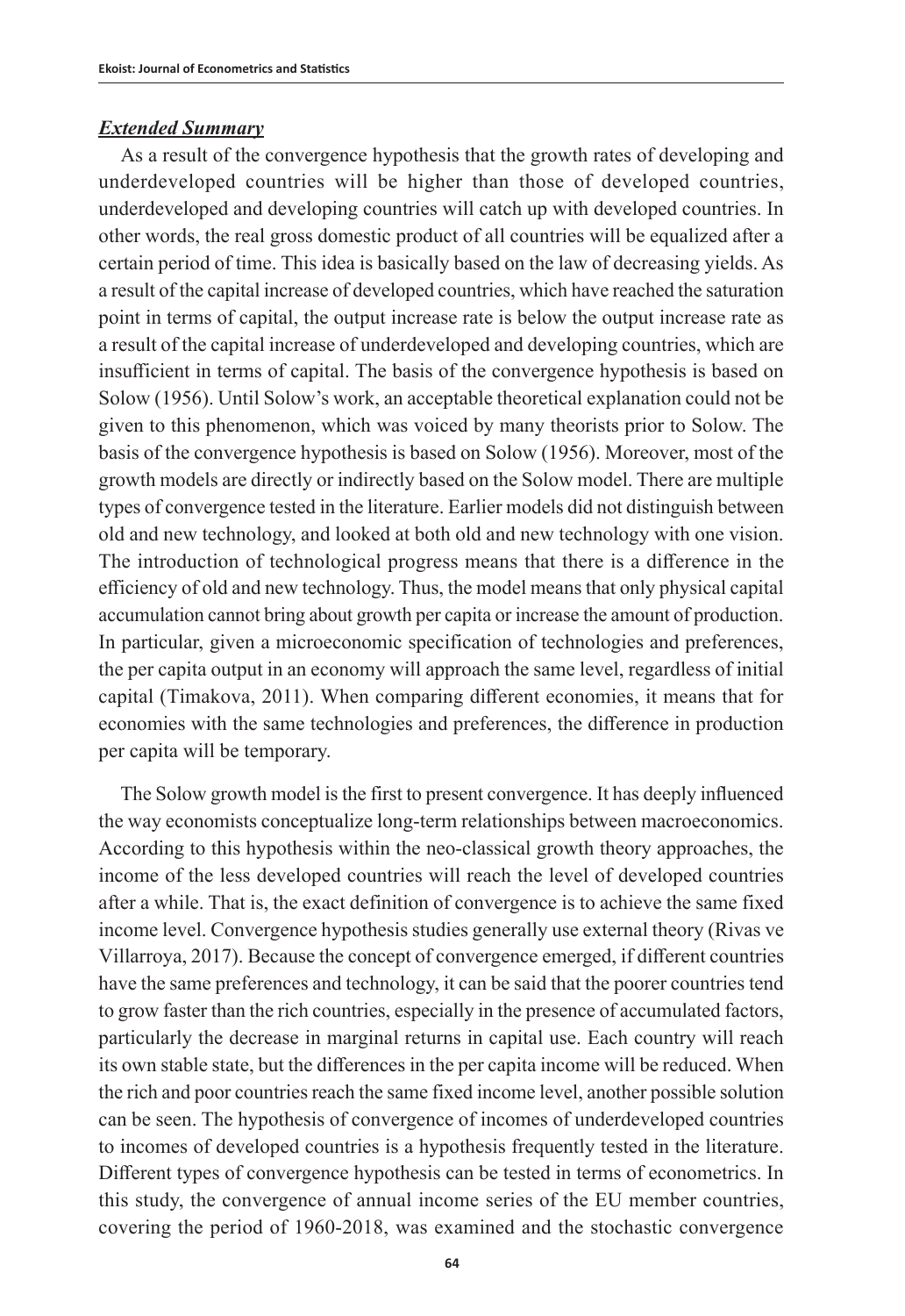hypothesis, one of the convergence types, was tested with panel unit root tests based on SUR models. The ADF and KSS panel unit root tests based on SUR models. The ADF and KSS panel unit root tests are second generation panel unit root tests. The ADF and KSS panel unit root tests take into account the cross-sectional dependency and allow for an explanation of each unit separately. In this study, using SURADF and SURKSS unit root tests, the convergence status of the EU member countries to the group average of the EU was examined, and results were given about whether the convergence hypothesis is valid for each country separately.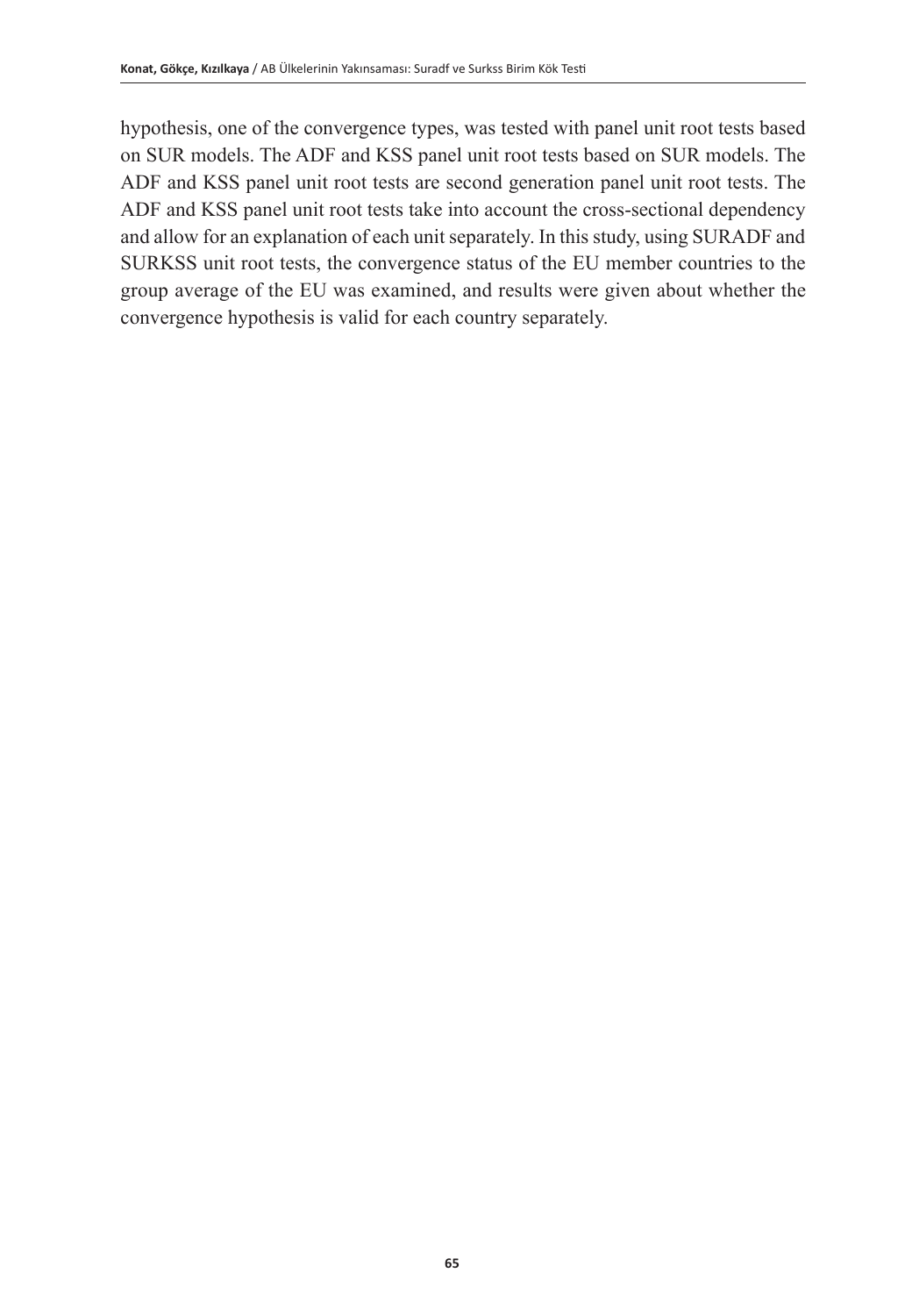## **AB Ülkelerinin Yakınsaması: SURADF ve SURKSS Birim Kök Testi**

Gelişmekte olan ve az gelişmiş ülkelerin büyüme oranlarının gelişmiş ülkelerden yüksek olacağı fikrine dayanan yakınsama hipotezinin sonucu olarak az gelişmiş ve gelişmekte olan ülkeler gelir bakımından gelişmiş ülkeleri yakalayacaktır. Yani belirli bir süre sonra tüm ülkelerin reel gayri safi yurtiçi hasılaları birbirine eşitlenecektir. Bu fikir temelde azalan verimler yasasına dayanmaktadır. Sermaye açısından doygunluk noktasına yaklaşmış olan gelişmiş ülkelerin sermaye artışı sonucu çıktı artış oranı, sermaye açısından yetersiz olan az gelişmiş ve gelişmekte olan ülkelerin sermaye artışı sonucu çıktı artış oranının altında kalmaktadır. Yakınsamanın kesin tanımı aynı sabit gelir seviyesine ulaşmadır. Yakınsama hipotezi çalışmaları genel manada dışsal teoriyi kullanmaktadır. Çünkü yakınsaklık kavramının ortaya çıktığı teoridir. Eğer farklı ülkeler aynı tercihlere ve teknolojiye sahipse, biriken faktörlerin, özellikle de sermaye kullanımındaki marjinal getirilerin azalması varlığında, yoksul ülkeler zengin ülkelerden daha hızlı büyüme eğiliminde olduğu söylenebilir. Her ülke kendi istikrarlı durumuna ulaşacaktır, ancak bu arada kişi başına düşen gelirdeki farklılıklar da azalacaktır.

Yakınsama hipotezinin temeli Solow (1956)'a dayanmaktadır ve iktisatçıların makroekonomiler arasındaki uzun vadeli ilişkileri kavramsallaştırma biçimini derinden etkilemiştir. Günümüzdeki büyüme modellerinin çoğu doğrudan ya da dolaylı olarak Solow modelidir. Her ne kadar basit bir model olsa da, Solow modelinin birçok avantajı vardır. Ayrıca büyüme modellerinin çoğu doğrudan ya da dolaylı olarak Solow modeline dayanmaktadır. Literatürde sınanan birden fazla yakınsama türü vardır. Başlangıçta yakınsama yatay kesit regresyon analizine dayalı olarak test edilmiştir. Bu yöntemin eksiklikleri zaman serisi tekniğini temel alan analizlere yöneltmiştir. Daha önceki modeller eski ve yeni teknolojiyi birbirinden ayırmamıştır, hem eski teknolojiye hem de yeni teknolojiye tek gözle bakmıştır. Teknolojik ilerlemenin getirilmesi eski ve yeni teknolojinin verimliliğinde bir fark olduğu anlamına gelmektedir. Bu nedenle, model, yalnızca fiziksel sermaye birikiminin, kişi başına büyüme getiremeyeceği veya üretim miktarını artıramayacağı anlamına gelir. Özellikle, teknolojilerin ve tercihlerin mikroekonomik bir spesifikasyonu göz önüne alındığında, bir ekonomideki kişi başına düşen çıktı, başlangıçtaki sermayeden bağımsız olarak aynı seviyeye yakınlaşacaktır. Farklı ekonomilerin karşılaştırılmasında, aynı teknolojilere ve tercihlere sahip olan ekonomiler için kişi başına düşen üretim farklılığının geçici olacağı anlamına gelir.

Solow büyüme modeli yakınsamayı sunan ilk modeldir. Bu hipoteze göre az gelişmiş ülkelerin gelir seviyeleri gelişmiş ülkelerin gelirlerine yakınsama eğilimindedir. Literatürde sınanan birden fazla yakınsama türü vardır. Yakınsama hipotezlerinden biri stokastik yakınsama hipotezidir. Bu hipotez türünün sınanmasında birim kök testlerinden faydalanılır. Yakınsaması araştırılan birimlerin, yakınsayacağı birime oranının logaritması alınarak elde edilen serinin durağanlığı birim kök testleri ile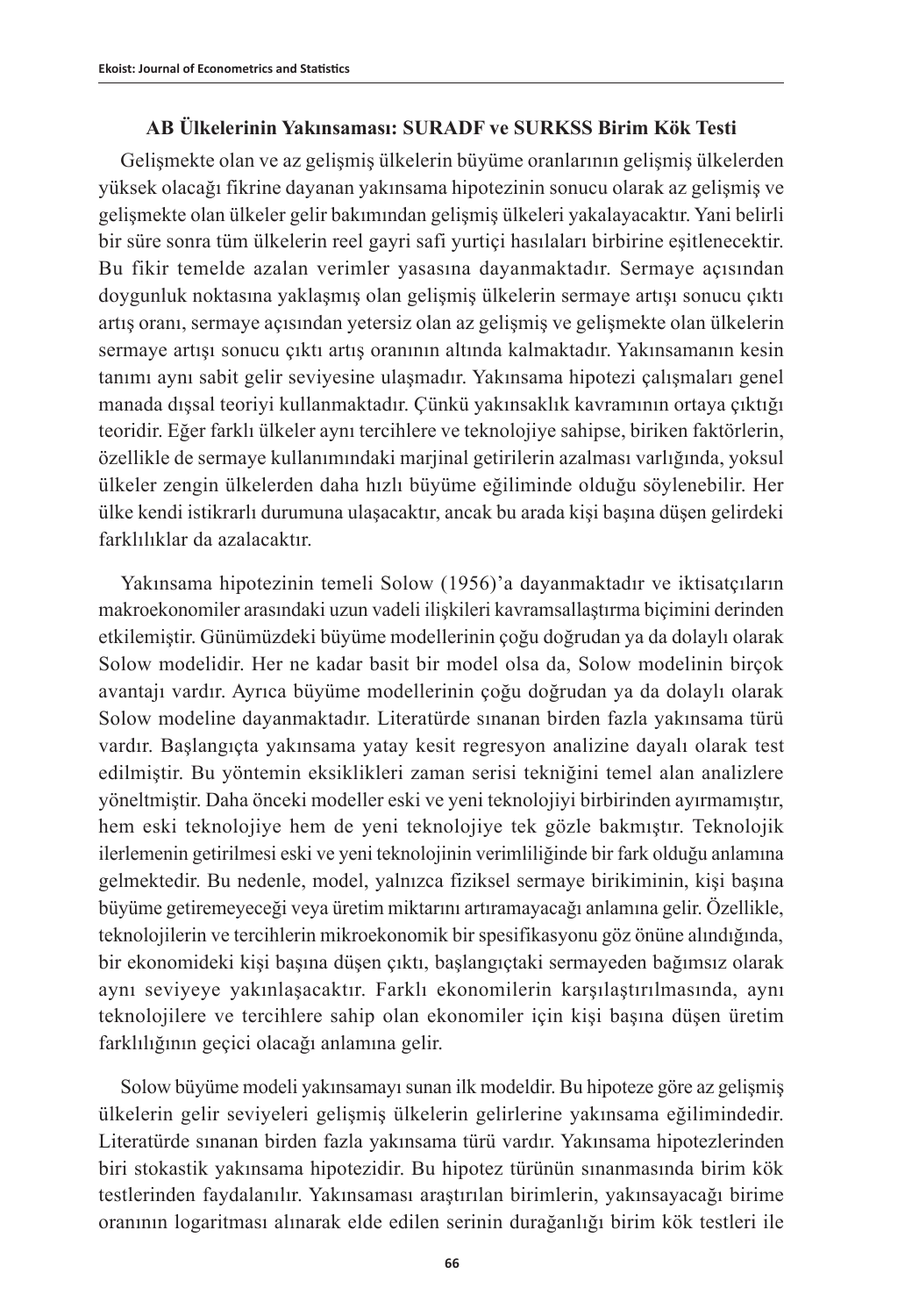incelenir. Elde edilen serinin ortalaması ve varyansı dönemler boyunca değişmiyorsa incelenen birimler arasında yakınsama olduğu sonucuna ulaşılır (Bernard ve Durlauf, 1996). Stokastik yakınsamanın sınanması için birim kök testinin uygulanacağı seri şu şekilde tanımlanır:

$$
RI_{i,t} = ln\left(\frac{Y_{i,t}}{\frac{1}{n}\sum_{j=1}^{n}Y_{j,t}}\right) i=1,...,n.
$$
 (1)

Az gelişmiş ülkelerin ekonomik hedeflerini ve alacakları kararları belirlemeleri için, gelişmiş ülkelere yakınsamaları ne denli önemliyse, uluslararası birliklere üye ülkeler için de birliğin ortalaması ile aralarındaki yakınsama ilişkisinin durumu o kadar önemlidir. Belirli politikalar ve kararlar doğrultusunda bir araya gelen ülkelerin ekonomik gelişmişliklerinin de birbirlerinden önemli derecede farklılaşmaması gerekliliği birliğin sürdürülebilirliği açısından önemlidir. Ülkelerin uluslararası örgütlere üye olma sebepleri genellikle bireysel çıkarları ile doğru orantılıdır. Grubun gelir ortalamasının altında kalan ya da ortalamanın üstünde yer alan ülkeler belli bir süre sonra birliğin devamı için sorun teşkil edebilir. Bu bakımdan gelir yakınsamasının sağlanmadığı birliklerin ekonomik politikalarını yeniden gözden geçirmeleri gerekebilir. Uluslararası işbirlikleri için aralarındaki yakınsamanın önemli olmasından dolayı literatürde yakınsama hipotezini sınayan pek çok çalışma yapılmaya devam etmektedir. Yakınsama hipotezini sınayan çalışmaların başında Baumol (1986) tarafından 16 ülkeye ait yakınsamanın test edildiği çalışmada anlamlı bir yakınsama olduğu tespit edilmiştir. Barro ve Sala-i Martin (1992), 1840-1963 dönemi içinde 48 ABD eyaletii arasında yakınsama olduğunu tespit etmiştir. Yakınsama hipotezi çalışmalarının güncelliklerini yitirmeme sebeplerinden biri de zaman serisi literatürünün gelişmeye devam etmesidir. Özellikle birim kök literatüründeki gelişmeler yakınsama hipotezinin güçlü şekilde sınanmasına olanak vermektedir. Birim kök testleri kullanılarak yapılan yakınsama türü olan stokastik yakınsama türünün sınanması Bernard ve Durlauf (1996) tarafından yapılmıştır. Bu çalışmada hem yatay kesit regresyon analizi hem de zaman serisine dayalı analiz yapılan çalışma ile birim kök testleri hız kazanmıştır. Li ve Papell (1999) tarafından yapılan çalışmada 16 OECD ülkesine (Almanya, Amerika, Avusturya, Avusturalya, Belçika, Danimarka, Fransa, Finlandiya, Hollanda, İngiltere İsviçre, İsveç, İtalya, Japonya, Kanada, Norveç) ait 1900-1989 dönemi için yakınsama hipotezinin geçerli olup olmadığını sınamışlardır. Yapılan bu çalışma sonucunda OECD ülkelerinin yarısında (Almanya, Avusturya, Belçika, Danimarka, Fransa, Hollanda, İsviçre, İsveç) yakınsama hipotezinin geçerli olduğunu tespit etmişlerdir. Kocenda (2001), geçiş ekonomilerinde makroekonomik temellerin yakınsamasını incelemek için panel birim kök tekniğini kullanmıştır. Bu ülkeler arasında önemli bir yakınsama bulmuştur. Estrin vd. (2001), geçiş ekonomilerinde kişi başına gelirde AB ortalamasına yakınsama hipotezini test etmektedir ve yakınsama bulamamışlardır. Brada vd. (2003) sınai üretimi gerçek yakınsama için temsili olarak kullanmışlardır. Bazı aday ülkeler ile AB arasında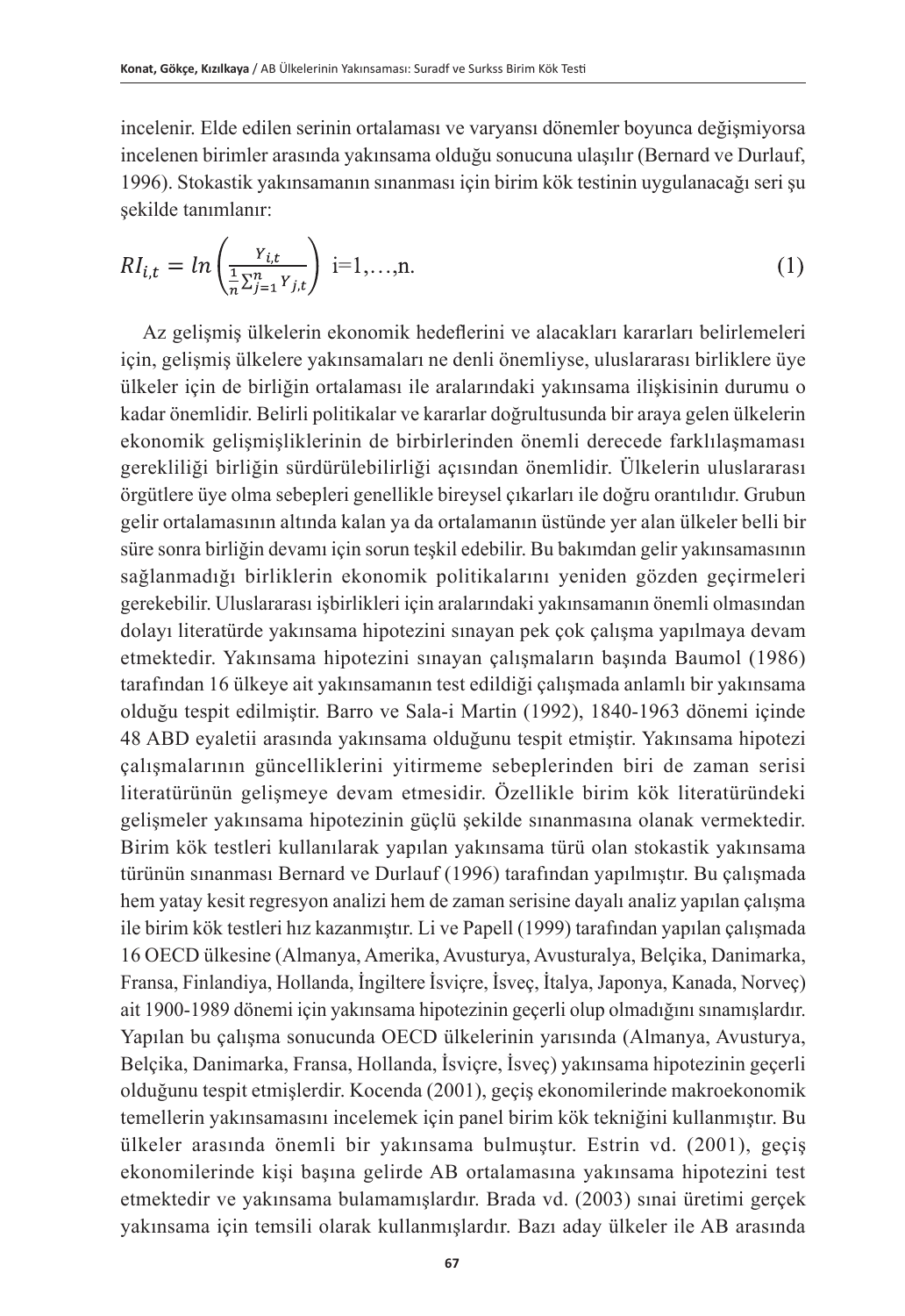gerçek sektörel yakınsamanın gerçekleştiğini bulmuşlardır. Kutan ve Yiğit (2004), on AB aday ülkesi arasındaki gerçek ve nominal yakınsamayı incelemek için IPS (2003) panel birim kök tekniğini kullanmıştır. Fiyat düzeyinde yakınsama ve gerçek yakınsamaların düşük olduğuna dair güçlü kanıtlar bulmuşlardır. Straizicich vd. (2004) çalışmasında 15 OECD ülkesinin (Almanya, Amerika, Avusturalya, Avusturya, Belçika, Finlandiya, Fransa, Danimarka, İtalya, İngiltere, İsveç, Hollanda, Kanada, Norveç, Yeni Zelanda ) 1870-1994 dönemi için yakınsama hipotezini test etmiştir. Yapılan çalışma sonucunda on ülkede (Almanya, Amerika, Avusturya, Belçika, Finlandiya, Fransa, Danimarka, Hollanda, Kanada, Norveç ) yakınsama hipotezinin geçerli olduğu tespit edilmiştir. Costantini and Claudio (2005) tarafından 15 Avrupa Birliği ülkesi için yapılan çalışmada, 1950-2003 yıllık veriler kullanılmış ve bağımsız panel birim kök testi uygulanmıştır. Sonrasında ilk petrol krizinin(1973-1974) etkilerini dikkate almak ve istatistiksel analizin gücünü değerlendirmek için tüm örneği 1950-1976 ve 1977-2003 şeklinde iki alt periyoda bölüp incelemişlerdir. Tüm dönem stokastik yakınsamaya çok az destek sunarken, iki alt dönemde yakınsama olduğu sonucu elde edilmiştir. Margaritis vd. (2007) çalışmasında 1960-2001 dönemine ait OECD ülkeleri için panel birim kök testi ile yakınsama hipotezini sınamıştır. Çalışmada emek verimliliği ve kişi başı GSYİH değişkenlerinin yakınsaması incelenmiştir ve her iki değişkenin panelin geneli için yakınsadığı tespit edilmiştir. Reza ve Zahra (2008), yaptıkları çalışmada Avrupa Birliğine(AB) üye yeni 10 ülke için 1995-2005 dönemi çeyreklik gelir verisini kullanarak panel birim kök testiyle yakınsama hipotezini sınamışlardır. Elde edilen sonuçlar belirtilen dönem de seçilen yeni 10 ülkenin, AB gelir ortalamasına yakınsamanın söz konusu olduğuna işaret etmektedir. Chang ve Lee (2009) çalışmasında 21 OECD ülkesinin 1950-2002 dönemine ait kişi başı karbondioksit (CO2) verisini Carrion-i Silvestre vd. (2005) önerdiği çoklu yapısal değişimleri dikkate alan panel birim kök testi kullanılarak sınamış ve panelin geneli için yakınsama hipotezinin geçerli olduğunu tespit edilmiştir. Sonderman (2012) tarafından yapılan çalışmada 12 AB üyesi ülke ele alınarak 1970- 2007 dönemi yıllık verileri için yakınsama hipotezi panel birim kök testi ile sınanmıştır. Elde edilen sonuçlar doğrultusunda AB ülkeleri için yakınsamanın gerçekleşmediği sonucuna ulaşmışlardır. Meng vd.(2013) ait çalışmada 25 OECD ülkesinin 1960- 2010 dönemi için kişi başı enerji kullanımının stokastik yakınsaması iki yapısal kırılmalı LM ve RALS-LM testleri ile sınanmıştır. Çalışmada yakınsama hipotezinin geçerli olduğu sonucu tespit edilmiştir. Ceylan ve Abiyev (2016) tarafından yapılan çalışmada seçilen 15 AB üyesi ülkenin yakınsama hipotezinin geçerli olup olmadığını 1950-2015 dönemi için doğrusal ve doğrusal dışı birim kök testleri kullanarak sınamışlardır. 11 AB üyesi ülkenin gelirlerinin yakınsadığı sonucuna ulaşmışlardır. Gadea Rivas ve Sanz Villorroya (2017) ait çalışmada 21 OECD ülkesi arasındaki ilişkiyi panel kantil regresyon tekniği daha uygun ve yeni bir metodoloji ile sınamışlardır. Yakınsama hipotezinin OECD ülkeleri için geçerli olduğunu tespit etmişlerdir. Mishra ve Mishra (2018) çalışmasında Hindistan'ın gelişmiş ekonomiye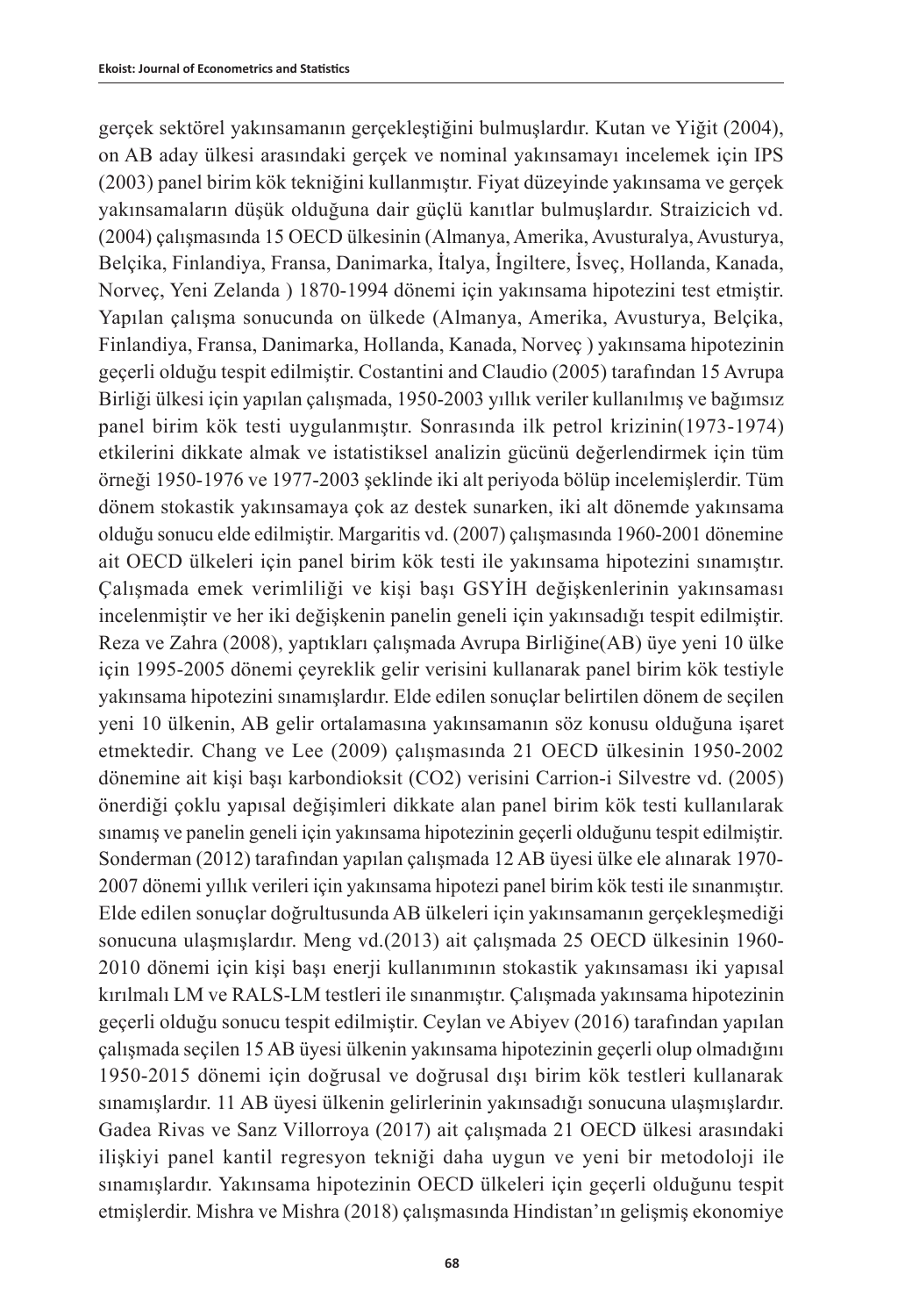sahip 17 şehrinin 1960-2012 dönemi için yakınsama hipotezini Carrion-i Silvestre vd. (2005) panel birim kök testi ile sınamışlar ve panelin geneli için geçerli olduğunu tespit etmişlerdir. Kollias ve Messis (2019) çalışmasında AB (Avrupa Birliği) ile AB' ye farklı adaylık sürecinde olan dokuz ülke ( Arnavutluk, Bosna Hersek, Gürcistan, Moldova, Sırbistan, Makedonya Cumhuriyeti, Türkiye, Karadağ ve Ukrayna) arasındaki yakınsamayı kişi başına GSYİH ve çalışan kişi başına GSYİH olmak üzere iki farklı makroekonomik endeks açısından incelemiştir. Panel birim kök testleri ve tek değişkenli birim kök testleri sonucunda 1997–2016 dönemi için yakınsama hipotezi tahmin edilmiştir. AB ile yakınsama olmadığı buna karşın çalışan kişi başına GSYİH cinsinden grup içi yakınsama olduğu sonucu elde edilmiştir.

 Avrupa Birliği'ne üye ülkeler için yapılan yakınsama çalışmalarının yanı sıra başka uluslararası birliklere üye ülkelerin grup ortalamalarına yakınsamalarının analizleri de literatürde geniş yer almaktadır. Ancak çalışmamızda AB'ye üye ülkeler için yakınsama hipotezi sınandığından diğer çalışmalara burada yer verilmemiştir.

Bu çalışmada AB birliğine üye 14 ülkenin grup ortalamasına stokastik yakınsaması SURADF ve SURKSS birim kök testleri ile sınanmıştır. 2. bölümde kullanılan birim kök testleri anlatılmıştır 3. bölümde uygulama sonuçlarına yer verilmiştir. Sonuç kısmında ise elde edilen bulgular değerlendirilerek çalışma sonlandırılmıştır.

### **Ekonometrik Metodoloji**

Bu çalışmada OECD'ye üye ülkelerin gelirlerinin stokastik yakınsaması görünürde ilişkisiz regresyon modellerine (Seemingly Unrelated Regression- SUR) dayanan birim kök testleri kullanılarak incelenmiştir. SUR modellerine dayanan birim kök testleri çok denklemli birim kök yapısının sistem yaklaşımı ile tahminini içeren testlerdir. Zaman serisi verileri ile çalışılırken ilişkilerin her zaman tek denklemli yapılarla açıklanması yeterli olmayabilir. İncelenen ilişkinin birden çok denklemle açıklandığı durumlarda bir regresyon denkleminin hata teriminin başka denklemlerin hata terimi ile ilişkili olup olmadığı tahmincilerin etkinliği açısından önemli bir sorudur. Eğer denklemlerin hata terimleri arasında bir ilişki varsa sistem yapısının SUR yöntemi ile çözülmesi elde edilen tahmincilerin EKK yöntemi ile elde edilen tahmincilere göre daha etkin olmasını sağlayacaktır (Zelner, 1962). SUR modellerinin bu üstün özelliğinden dolayı Breuer vd. (2001), birim kök sürecinin tahmin edilmesinde SUR'a dayalı denklem sistemlerinden faydalanılan yeni bir birim kök testi geliştirmişlerdir. Breuer vd. (2001) tarafından geliştirilen SUR'a dayanan birim kök testi ADF tarzı birim kök testidir. Literatürde bu birim kök testi SURADF birim kök testi olarak yer almaktadır. SURADF birim kök testinin model yapısı doğrusaldır. Wu ve Lee (2009), Breuer vd. (2001) tarafından geliştirilen birim kök testi yapısını doğrusal olmayan yapıya genişletmişlerdir. Geliştirdikleri birim kök testi SUR modellerine dayalı KSS tarzı birim kök testidir. Literatürde bu test SURKSS birim kök testi olarak ifade edilmektedir. SURADF ve SURKSS birim kök testlerinin metodolojisi alt bölümlerde verilmiştir.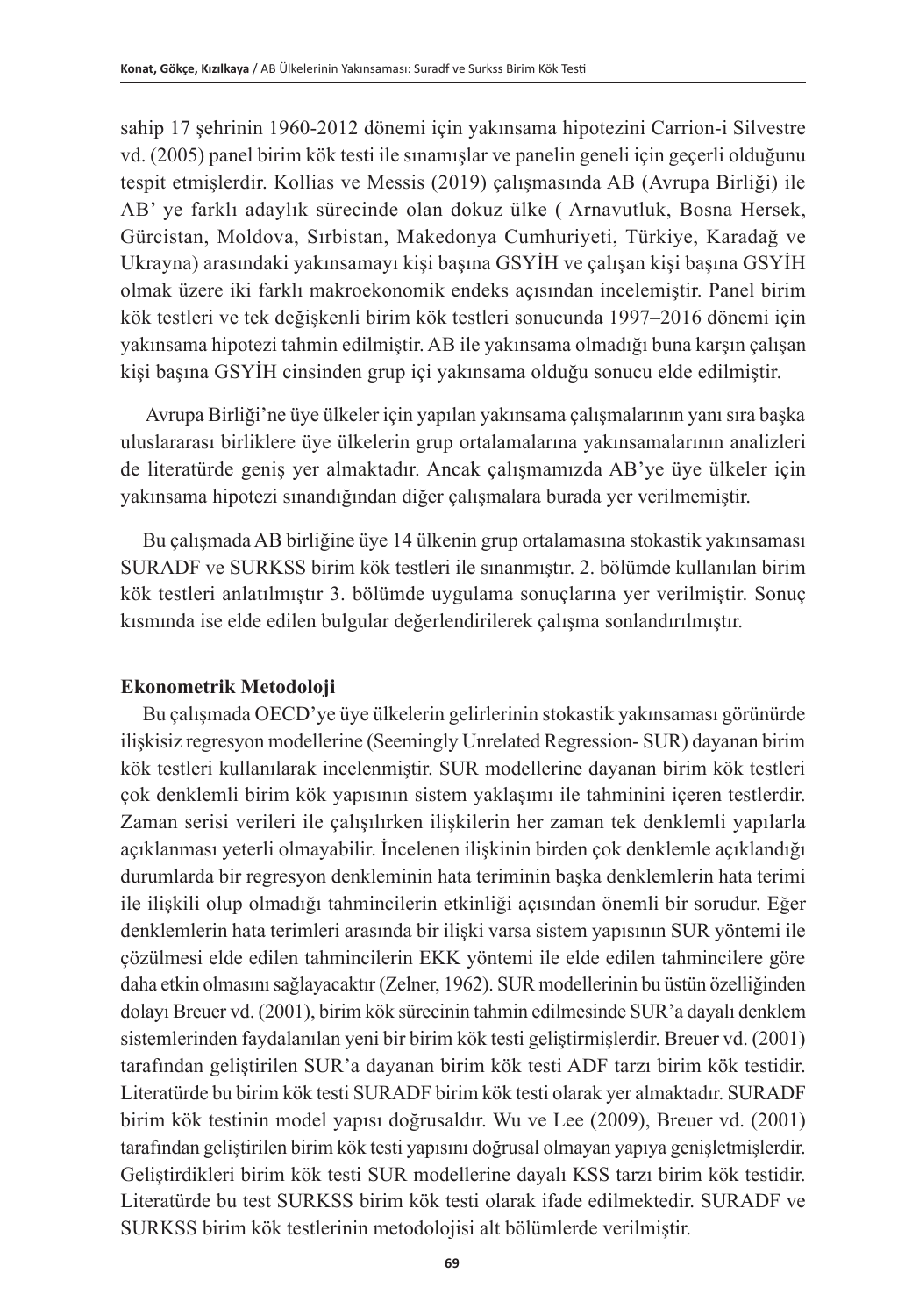## **SURADF Birim Kök Testi**

Breuer (2001, 2002) çalışmalarında, birim kökün sıfır hipotezinin reddedilmesinin, standart panel birim kök testleri kullanılarak reddedilmesinin panel birimlerinin tümünün "hepsi ya da hiçbiri" yapıları nedeniyle durağan olduğu anlamına gelmediğini iddia etmektedir. Bu nedenle, artırılmış Dickey Fuller (ADF) test modellerinin, görünürde ilişkisiz regresyon (SUR) yaklaşımıyla tahmin edilmesine dayanan bir panel birim kök testi önermişlerdir. Bu tekniği kullanarak, kaç tane seri veya hangisinin durağan olduğu hakkında hiçbir bilgi vermeyen standart panel birim kök testlerinin dezavantajının üstesinden gelinebileceğini ifade etmişlerdir (Yılancı, 2012). Breuer vd. (2001), geliştirdikleri birim kök testinin üç avantajı olduğundan bahsetmektedir. Bu avantajlardan birincisi denklemlerin hata terimleri arasındaki eş zamanlı korelasyonu dikkate almasıdır. İkinci bir avantajı gecikmeler için panel birimlerinin heterojenliğine izin vermesidir. Bu testin üçüncü avantajı ise yatay kesit bağımlılığını dikkate almasıdır. Aşağıdaki denklemler, SUR prosedürü kullanılarak tahmin edilecek ADF denklemleri sistemini göstermektedir:

$$
\Delta y_{1,t} = \alpha_1 + \rho_1 y_{1,t-1} + \sum_{i}^{\rho_i} \delta_i \Delta y_{1,t-i} + u_{1,t}
$$
  
\n
$$
\Delta y_{2,t} = \alpha_2 + \rho_2 y_{2,t-1} + \sum_{i}^{\rho_i} \delta_i \Delta y_{2,t-i} + u_{2,t}
$$
  
\n
$$
\vdots
$$
\n(2)

$$
\Delta y_{N,t} = \alpha_N + \rho_N y_{N,t-1} + \sum_i^{\rho_i} \delta_i \Delta y_{N,t-i} + u_{N,t}
$$

*ρi* i. birim için otoregresif katsayıyı göstermektedir. Burada SURADF prosedürü SUR ile tahmin edilerek her bir *ρ* katsayısının anlamlılığı simülasyon ile oluşturulan kritik değerlerle karşılaştırılarak test edilir (Breuer vd., 2001,2002). Testin hipotezleri ise, N tane sıfır ve alternatif hipotez tek tek aşağıdaki gibi kurulur.

$$
H_0^1: \rho_1 = 0; \quad H_0^1: \rho_1 < 0
$$
\n
$$
H_0^2: \rho_2 = 0; \quad H_0^2: \rho_2 < 0
$$
\n
$$
\vdots
$$
\n
$$
H_0^N: \rho_N = 0; \quad H_0^N: \rho_N < 0
$$

## **SURKSS Birim Kök Testi**

Veri yaratma süreci doğrusal olmadığı zaman, doğrusal birim kök testleri kullanmak yanlı sonuçlar verebilir (Yılancı, 2012). Breuer vd. (2001, 2002) tarafından geliştirilen panel SURADF testine benzer bir dizi spesifik doğrusal olmayan panel birim kök testi geliştirilmiştir. Geliştirilen bu test literatüre Wu ve Lee (2009) tarafından eklenmiştir.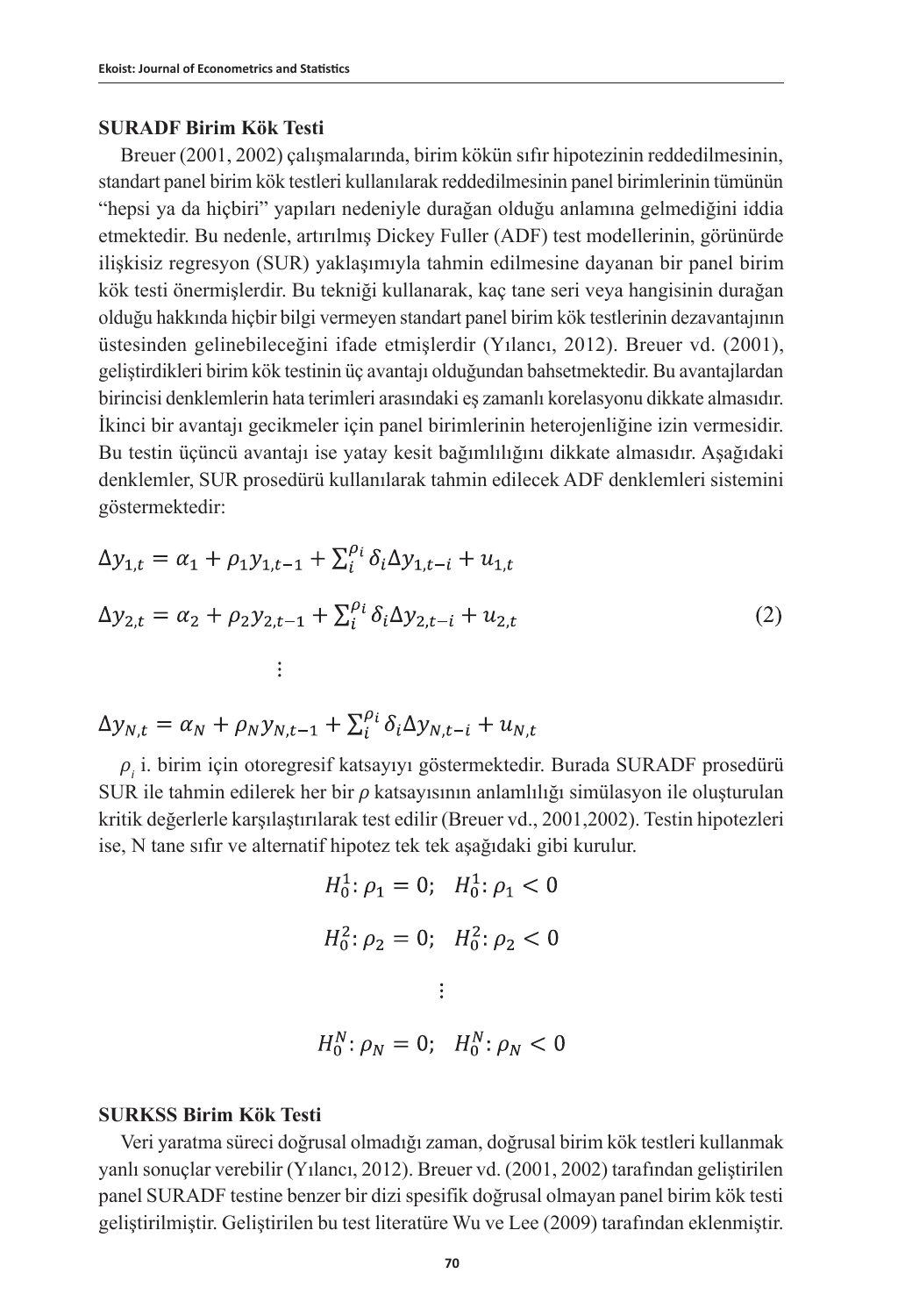Wu ve Lee (2009), panel SURADF testinde ADF denklemlerini kullanmak yerine Kapetanios vd. (2003) KSS test denklemlerini kullanmayı önermişlerdir. Model yapısı ve hipotezleri aşağıdaki gibidir:

$$
\Delta y_{1,t} = \rho_1 y_{1,t-1}^3 + \sum_{j=1}^{p_1} \beta_{1,j} \, \Delta y_{1,t-j} + u_{1,t}
$$

$$
\Delta y_{2,t} = \rho_2 y_{2,t-1}^3 + \sum_{j=1}^{p_2} \beta_{2,j} \, \Delta y_{2,t-j} + u_{2,t} \tag{3}
$$

 $\vdots$ 

$$
\Delta y_{N,t} = \rho_N y_{N,t-1}^3 + \sum_{j=1}^{p_N} \beta_{N,j} \, \Delta y_{N,t-j} + u_{N,t}
$$

$$
H_0^1: \rho_1 = 0; \quad H_0^1: \rho_1 < 0
$$
\n
$$
H_0^2: \rho_2 = 0; \quad H_0^2: \rho_2 < 0
$$
\n
$$
\vdots
$$
\n
$$
H_0^N: \rho_N = 0; \quad H_0^N: \rho_N < 0
$$

Bu birim kök testinde sistem yapısı SUR ile tahmin edilerek birim kök sürecinin test edilmesi için t-istatistikleri hesaplanır. Standart olmayan dağılım gösteren test istatistikleri için uygun kritik değerler öz yineleme ile elde edilebilmektedir.

### **Veri Seti ve Ampirik Bulgular**

## **Veri Seti**

Çalışmada seçilmiş 14 AB ülkesinin (Avusturya, Belçika, Danimarka, İspanya, Finlandiya, Fransa, İngiltere, Yunanistan, İrlanda, İtalya, Lüksemburg, Hollanda, Portekiz ve İsveç) 1960-2018 yıllarını kapsayan kişi başı reel gelir verileri kullanılarak yakınsama hipotezi panel birim kök testi ile analiz edilmektedir. Burada stokastik yakınsama hipotezi sınanacağı için, Kişi başı reel gelir verileri AB ülkelerinin gelir ortalamalarına bölünüp logartitması alınarak yeni bir değişken (RI) oluşturulmuştur. Elde edilen RI serisine, Breuer (2001, 2002) tarafından önerilen SURADF panel birim kök testi ve sonrasında 2009 yılında Wu ve Lee tarafından literatüre kazandırılan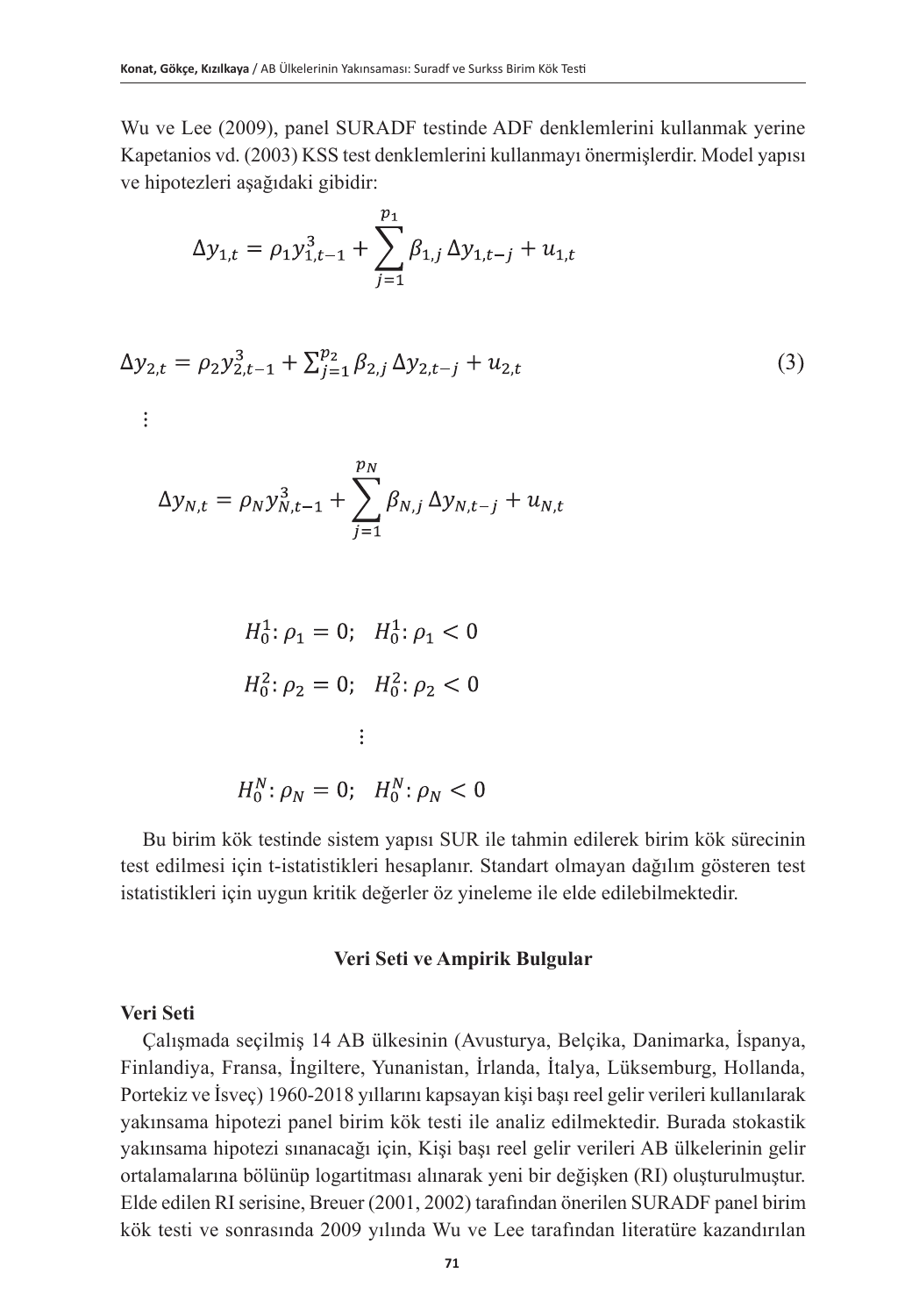SURKSS panel birim kök testi uygulanmıştır. Yapılan çalışmada kullanılan veri setine Dünya Bankası veri tabanından ulaşılmıştır.

## **Ampirik Bulgular**

Tablo 1 OECD'ye üye 14 ülkenin gelir serisi için yapılan SURADF birim kök testlinden elde edilen sonuçları göstermektedir.

| I |  |
|---|--|
|---|--|

| sonansı veri sonuçun i<br>Ülkeler | Test İstatistiği | %10      | $\%5$    | %1       |
|-----------------------------------|------------------|----------|----------|----------|
| Avusturya                         | $-6.486**$       | $-5.378$ | $-5.815$ | $-6.781$ |
| Belçika                           | $-7.765*$        | $-5.906$ | $-6.29$  | $-7.235$ |
| Danimarka                         | $-7.034*$        | $-5.402$ | $-5.875$ | $-6.783$ |
| İspanya                           | $-7.034*$        | $-5.314$ | $-5.776$ | $-6.604$ |
| Finlandiya                        | $-5.803*$        | $-4.153$ | $-4.677$ | $-5.632$ |
| Fransa                            | $-6.349*$        | $-4.956$ | $-5.411$ | $-6.339$ |
| Ingiltere                         | $-3.451$         | $-4.201$ | $-4.638$ | $-5.512$ |
| Yunanistan                        | $-5.864**$       | $-4.76$  | $-5.216$ | $-6.06$  |
| İrlanda                           | $-5.06**$        | $-4.492$ | $-4.964$ | $-5.859$ |
| İtalya                            | $-5.572**$       | $-4.645$ | $-5.122$ | $-6.16$  |
| Lüksemburg                        | $-4.922***$      | $-4.452$ | $-4.95$  | $-5.9$   |
| Hollanda                          | $-8.071*$        | $-4.773$ | $-5.252$ | $-6.157$ |
| Portekiz                          | $-6.255*$        | $-4.589$ | $-5.04$  | $-5.984$ |
| <i>isvec</i>                      | $-5.86**$        | $-4.646$ | $-5.091$ | $-6.035$ |

*Not:* \*,\*\* ve \*\*\* sırasıyla %1, %5 ve %10 düzeyinde anlamlılığı ifade etmektedir.

Tablo 1'deki sonuçlar; Belçika, Danimarka, İspanya, Finlandiya, Fransa, Hollanda ve Portekiz için %1 seviyesinde; Avusturya, Yunanistan, İrlanda, İtalya ve İsveç için %5 seviyesinde; Lüksemburg için ise %10 seviyesinde temel hipotezin reddedildiğini göstermektedir. İngiltere'nin gelir serisi için ise temel hipotez hiçbir anlamlılık düzeyinde reddedilememiştir. Yani Belçika, Danimarka, İspanya, Finlandiya, Fransa, Hollanda, Portekiz, Avusturya, Yunanistan, İrlanda, İtalya, İsveç ve Lüksemburg' a ait gelir verileri durağan bulunurken, İngiltere'nin gelir verisi durağan dışı bulunmuştur. Bu sonuçlar İngiltere hariç diğer ülkeler için gelir yakınsaması hipotezinin geçerli olduğunu göstermektedir.

Tablo 1 OECD'ye üye 14 ülkenin gelir serisi için yapılan SURADF birim kök testlinden elde edilen sonuçları göstermektedir.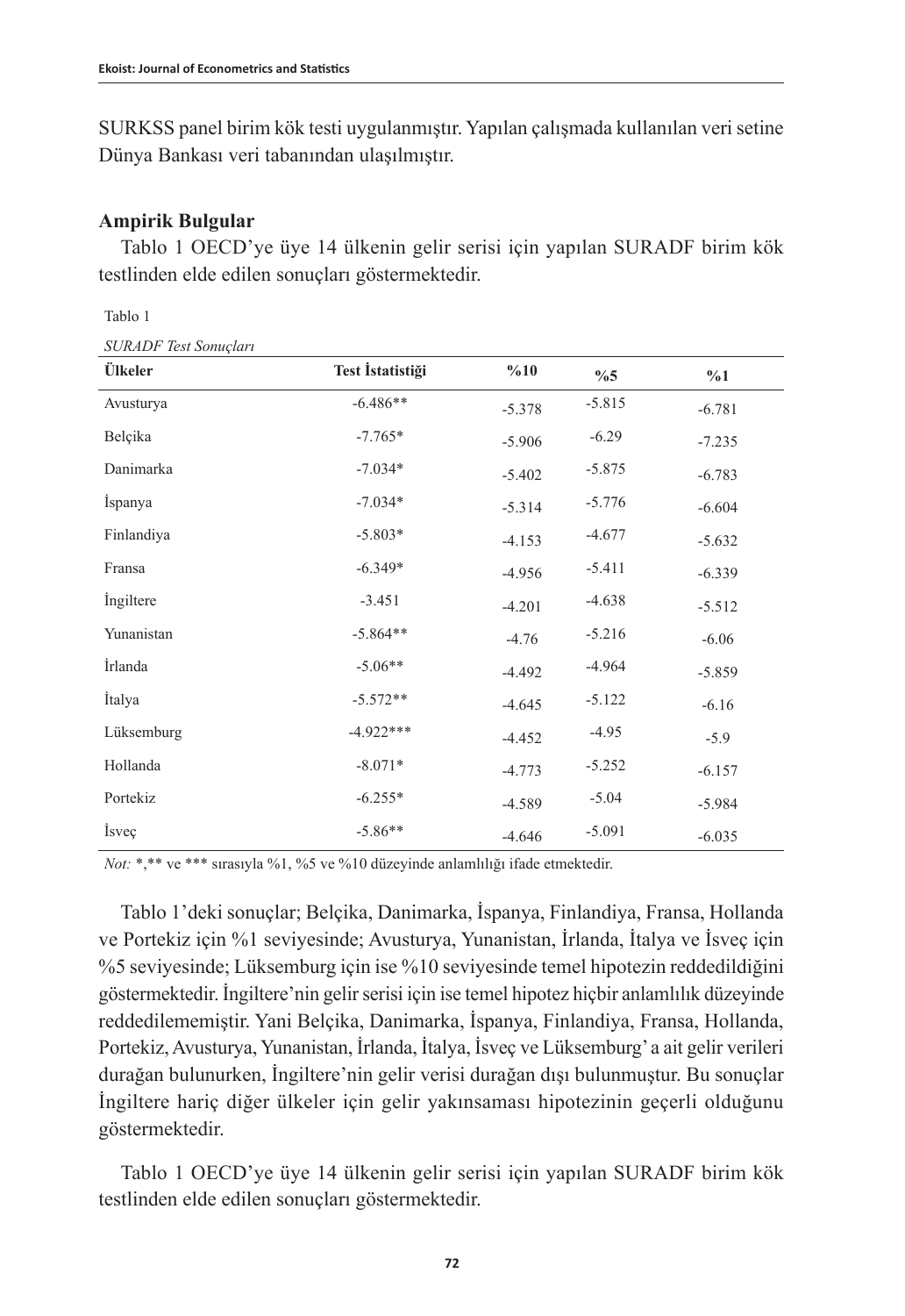| Ülkeler    | Test İstatistiği | %10      | $\%5$    | %1       |
|------------|------------------|----------|----------|----------|
| Avusturya  | $-5.713*$        | $-1.802$ | $-2.254$ | $-3.182$ |
| Belçika    | $-5.468*$        | $-1.856$ | $-2.291$ | $-3.164$ |
| Danimarka  | $-6.311*$        | $-1.454$ | $-1.925$ | $-2.852$ |
| İspanya    | $-4.928*$        | $-1.807$ | $-2.290$ | $-3.163$ |
| Finlandiya | $-4.611*$        | $-1.646$ | $-2.080$ | $-2.904$ |
| Fransa     | $-5.071*$        | $-1.638$ | $-2.123$ | $-2.939$ |
| Ingiltere  | $-4.284*$        | $-2.227$ | $-2.697$ | $-3.498$ |
| Yunanistan | $-4.964*$        | 2.750    | 2.244    | 1.266    |
| İrlanda    | $-5.132*$        | $-1.521$ | $-1.986$ | $-2.873$ |
| İtalya     | $-5.097*$        | $-1.561$ | $-2.031$ | $-2.931$ |
| Lüksemburg | $-4.823*$        | $-1.430$ | $-1.908$ | $-2.801$ |
| Hollanda   | $-6.239*$        | $-1.809$ | $-2.235$ | $-3.110$ |
| Portekiz   | $-5.038*$        | $-0.603$ | $-1.119$ | $-1.932$ |
| İsveç      | $-4.706*$        | $-1.794$ | $-2.263$ | $-3.226$ |

| ----------              |  |
|-------------------------|--|
| $CIDVCC$ Toot Constalar |  |
|                         |  |

Tablo 2

*Not:* \*,\*\* ve \*\*\* sırasıyla %1, %5 ve %10 düzeyinde anlamlılığı ifade etmektedir.

SURKSS birim kök testi sonuçlarına göre OECD'ye üye 14 ülke için (Belçika, Danimarka, İspanya, Finlandiya, Fransa, Hollanda, Portekiz, Avusturya, Yunanistan, İngiltere, İrlanda, İtalya, İsveç ve Lüksemburg) %1 düzeyinde temel hipotezin reddedildiği sonucuna ulaşılmıştır. Yani bu ülkelere ait serilerin birim kök içermediği sonucuna ulaşılmıştır. Elde edilen bulgular bu ülkeler için gelir yakınsaması hipotezinin geçerli olduğu sonucunu vermektedir.

## **Sonuç**

Neoklasik büyüme teorisi kapsamında yer alan Yakınsama Hipotezi ülkeler arasındaki ilişkilerin tanımlanabilmesinde, karar vericilere ve araştırmacılara bir çerçeve çizmektedir. Bu yüzden uluslararası örgütlerin kendi gruplarının gelir ortalamalarına yakınsama durumlarının incelenmesi bilimsel alanda oldukça büyük bir önem taşımaktadır. Stokastik yakınsama olarak literatürde yer alan yakınsama türünün sınanması zaman serisi analizi tekniklerinden birim kök testleri ile yapılabilmektedir. Bu çalışma da seçilen AB üyesi ülkelerin AB'nin gelir ortalamasına yakınsaması ikinci nesil panel birim kök testlerinden olan SURADF ve SURKSS birim kök testleri ile incelenmiştir. Bu birim kök testleri sayesinde ülkeler arasındaki yatay kesit bağımlılığı dikkate alınarak, ülkelerin her biri için ayrı ayrı yakınsama ile ilgili yorum yapılabilmiştir.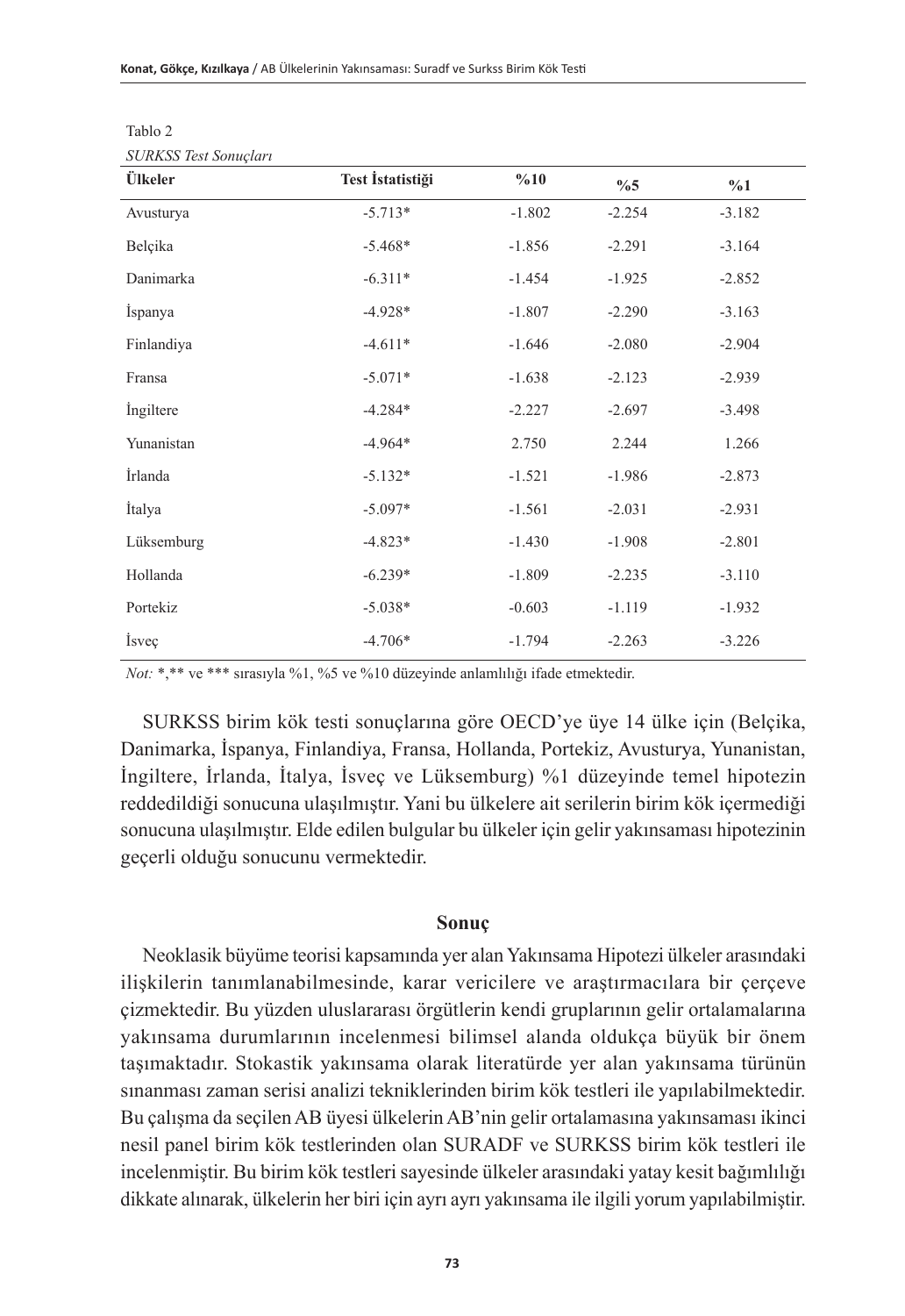SURADF birim kök testi sonuçlarına göre 14 AB ülke grubundan sadece İngiltere'nin birim köklü bir yapıda olduğu yani yakınsamanın gerçekleşmediği görülmektedir. Diğer ülkelerden ise Avusturya, Yunanistan, İrlanda, İtalya ve İsveç'in %5 düzeyinde; Belçika, Danimarka, İspanya, Finlandiya, Fransa, Lüksemburg, Hollanda ve Portekiz'in de %1 düzeyinde durağan olduğu yani yakınsadığı sonucuna varılmıştır. SURKSS birim kök testi sonuçlarına göre ise 14 AB ülke grubundan hepsinin %1 düzeyinde durağan olduğu yani yakınsamanın gerçekleştiği sonucuna varılmıştır.

Elde edilen bulgular doğrultusunda AB üye ülkelerinin seçilen dönem ve ülkeler bazında yakınsadığı sonucuna ulaşılmıştır. Bu sonuçlar bize gelecek için yapılan planlamalarda AB yapılanmasının sürdürülebilirliğini devam ettireceğinin yorumunu yapabilmemize kapı aralamaktadır. Öte yandan, ülkeler daha yeni ve daha verimli teknolojiye erişim sağlayabilirse, yakınsama oranının daha da hızlı olabileceği söylenebilir. Böylece uzun vadede yaşam standartlarının aşağı yukarı aynı olacağı anlamına geldiği yorumu yapılabilir.

> **Finansal Destek:** Bu çalışma 1388 numaralı İnönü Üniversitesi Bilimsel Araştırma Projesi kapsamında desteklenmektedir.

## **Kaynakça/References**

Barro, R. J., & Sala-i-Martin, X. (1992). Convergence, *Journal of Political Economy*, 100, 223–251

- Baumol, W. J. (1986). Productivity growth, convergence and welfare: What the long-run data show? *The American Economic Review*, *76*(5), 1072–1085.
- Bernard, A. B., & Durlauf, S. N. (1996). Interpreting tests of the convergence hypothesis. *Journal of Econometrics*, 71, 161–173.
- Brada, J. C., Kutan, A. M., & Zhou, S. (2003). Real and monetary convergence between the european union and transition-economy candidate countries: Market ıntegration and policy coordination*. Forthcoming in Journal of Banking and Finance*.
- Breuer, J. B., Mcnown, R., & Wallace, M. S. (2001). Misleading Inferences from panel unit-root tests with an illustration from purchasing power parity. *Review of International Economics*, *9*(3), 482–493.
- Breuer, J. B., Mcnown, R., & Wallace, M. (2002). Series‐specific unit root tests with panel data. *Oxford Bulletin of Economics and Statistics*, *64*(5), 527–546.
- Ceylan, R., & Abiyev, V. (2016). An examination of convergence hypothesis for EU-15 countries. *International Review of Economics and Finance*, 45, 96–105.
- Chang, T., Lee, C. H., Chou, P., & Wang, S. C. (2012). Purchasing Power Parity for Transition Countries. *Eastern European Economics*, *50*(4), 42–59.
- Costantini, M., & Lupi, C. (2005). Stochastic convergence among European economies. *Economics Bulletin*, *3*(38), 1−17.
- Estrin, S., Urga, G., & Lazarova, S. (2001). Testing for ongoing convergence in transition economies: 1970 to 1998. *Journal of Comparative Economics*, *29*(4), 677–691.